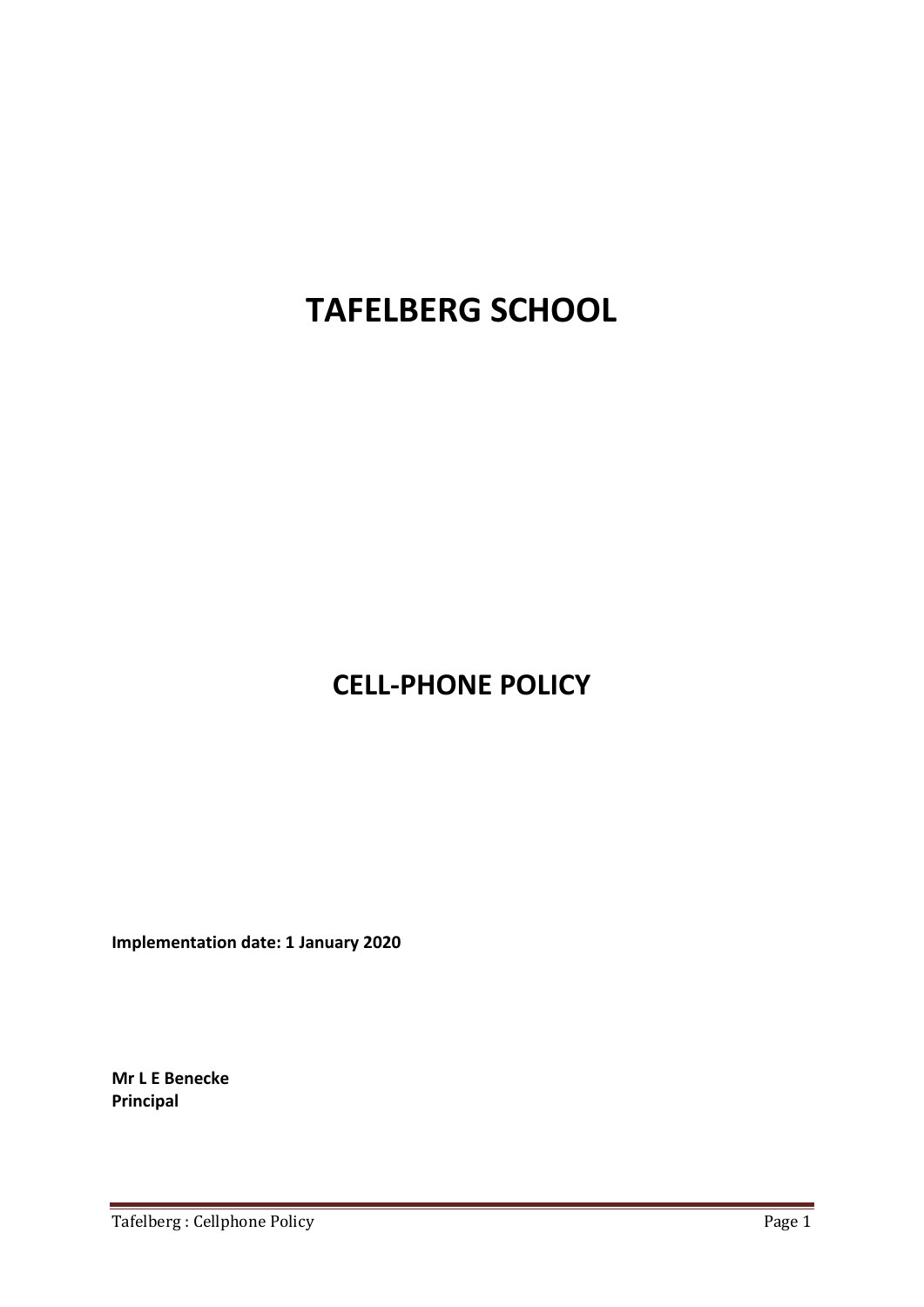## **1. INTRODUCTION**

This policy is drawn up to give effect to the spirit and legal requirements regarding quality education and the ethos of time‐on‐task as set out in the SASA and various DoBE and WCED regulations and circulars. We believe this policy will aid in the curbing of the misuse, loss and or damage of cellphones on school property, particularly during lesson time. It will also cover all other electronic communication devices. This policy will be implemented for all learners in all Grades, and also be applicable to all teachers. Any request by a teacher to deviate from the policy for a specific time, must be made timeously to the Deputy or Vice Principals. Any suggested changes to this policy must be made in writing to the SGB.

#### **2. DEFINITIONS / ABBREVIATIONS**

- a) DoBE : National Department of Basic Education
- b) SASA : SA Schools Act
- c) SGB : School Governing Body
- d) WCED : Western Cape Education Department
- e) Communication device : any cellphone, MP3/4 player, ipod, ipad etc

#### **3. PURPOSE**

- To control cellphone use by both learners and teachers, in order that teaching and learning occurs during classroom contact time during school hours
- To lessen the chances of damage and or loss of phone/communication devices
- To control the dissemination of undesirable material among learners on school property

#### **4. STIPULATIONS**

- *A. LEARNERS*
- Learners may bring cellphones to school.
- On entering the school grounds, learners are to turn down music etc which may be playing on their cellphone. Should the learner fail to do this after being requested to do so, the cellphone will be confiscated until the end of the day.
- Once the school day commences at 8:00am, all cellphones/communication devices must be switched off.
- Learners must then hand their cellphone in to their register teacher in Register period
- The cellphones will then be locked away until the end of the school day. The teacher will return the cellphone/device to the learner in the Register period at the end of day. Cellphones cannot be returned to learners at break nor any time during the school day, unless authorised by the Deputies.
- Learners who arrive late in the morning must hand their cellphone/communication device to their Register teacher before going to their first class of the day.
- Any learner found in possession of a cellphone/communication device during school hours (even if switched off) will have his/her cellphone confiscated immediately. The cellphone will then only be returned at the end of the school term – no exceptions will be made. The SIM and memory cards will be given to the particular learner once the cellphone/device has been confiscated. The confiscated cellphone/device must be clearly marked (Learner name and date) and then given to the Vice Principal for safe‐keeping.